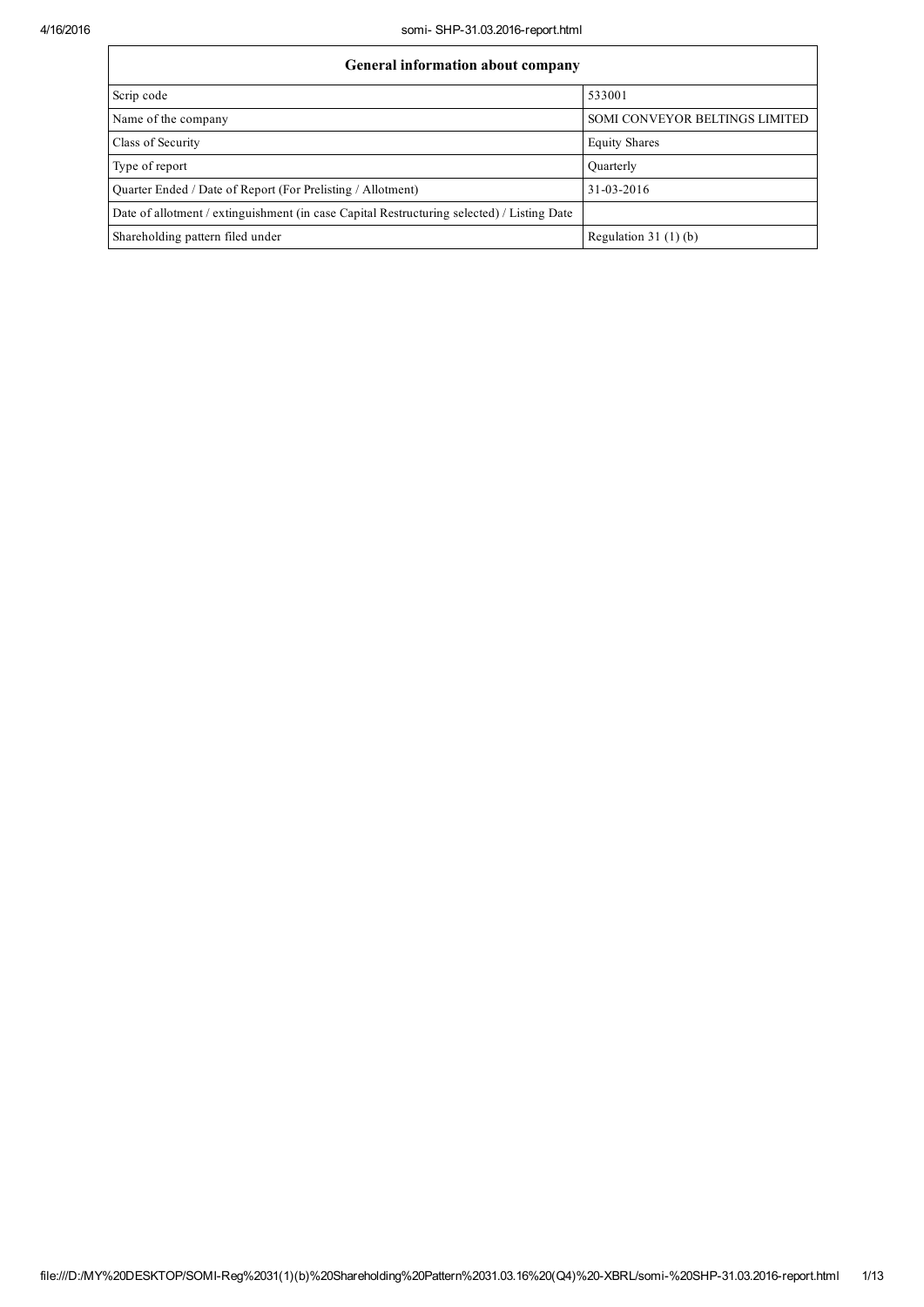| Sr. No. | <b>Particular</b>                                                                      | Yes/No         |
|---------|----------------------------------------------------------------------------------------|----------------|
|         | Whether the Listed Entity has issued any partly paid up shares?                        | N <sub>0</sub> |
|         | Whether the Listed Entity has issued any Convertible Securities?                       | N <sub>0</sub> |
|         | Whether the Listed Entity has issued any Warrants?                                     | N <sub>0</sub> |
|         | Whether the Listed Entity has any shares against which depository receipts are issued? | N <sub>0</sub> |
|         | Whether the Listed Entity has any shares in locked-in?                                 | N <sub>0</sub> |
| 6       | Whether any shares held by promoters are pledge or otherwise encumbered?               | N <sub>0</sub> |
|         | Whether company has equity shares with differential voting rights?                     | N <sub>0</sub> |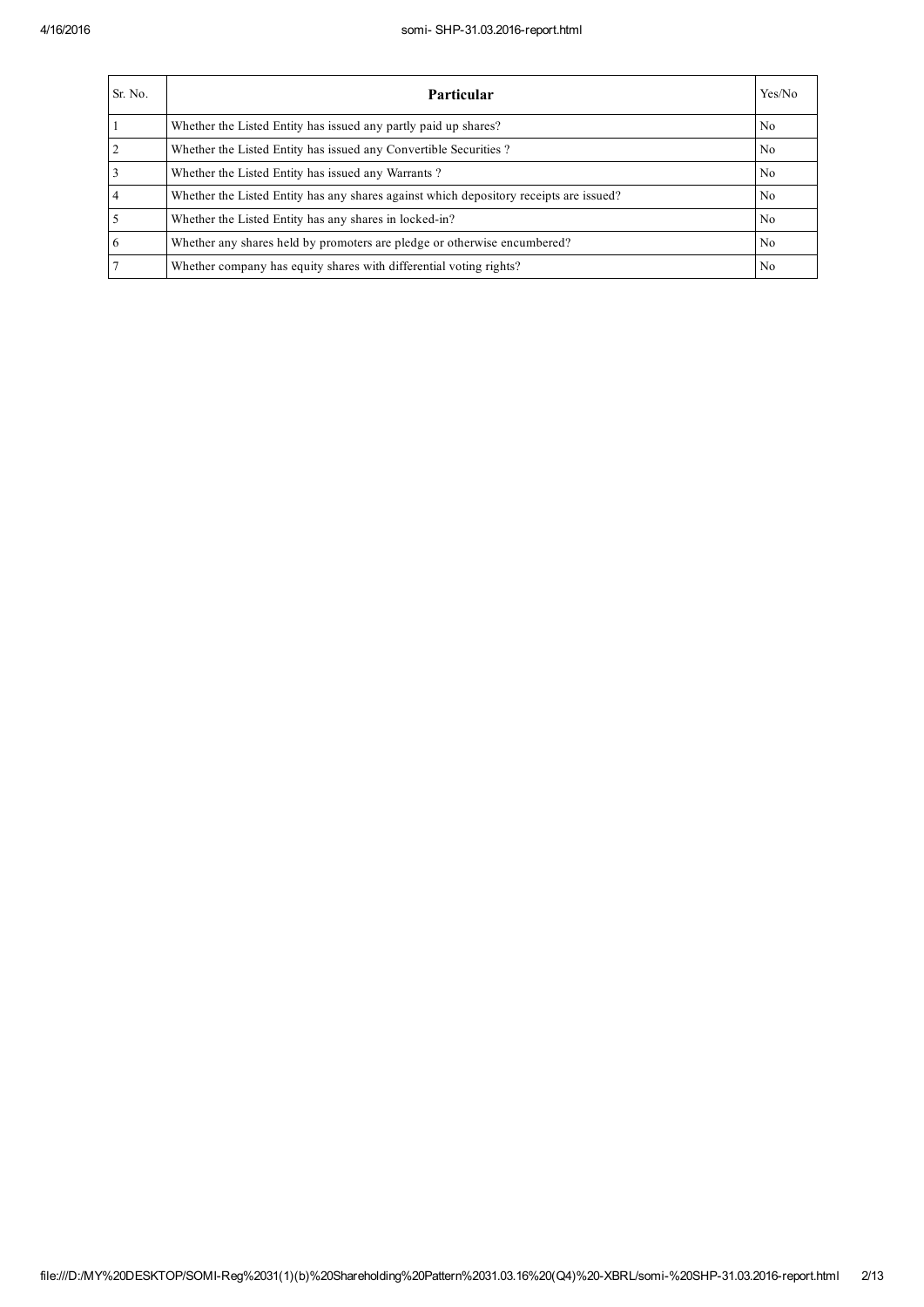$\mathsf{T}$ 

٦

|                 |                                         |                                  |                                   |                             |                          |                                                                    | Table I - Summary Statement holding of specified securities |                                                                  |               |          |                                 |
|-----------------|-----------------------------------------|----------------------------------|-----------------------------------|-----------------------------|--------------------------|--------------------------------------------------------------------|-------------------------------------------------------------|------------------------------------------------------------------|---------------|----------|---------------------------------|
|                 | Category<br>of<br>shareholder<br>(II)   | Nos. Of<br>shareholders<br>(III) | No. of<br>fully paid<br>up equity | No. Of<br>Partly<br>paid-up | No. Of<br>shares         | Total nos.<br>shares<br>held (VII)<br>$= (IV) +$<br>$(V)$ + $(VI)$ | Shareholding as a<br>% of total no. of                      | Number of Voting Rights held in each<br>class of securities (IX) |               |          |                                 |
| Category<br>(I) |                                         |                                  |                                   | equity<br>shares            | underlying<br>Depository |                                                                    | shares (calculated<br>as per SCRR,                          | No of Voting (XIV) Rights                                        |               |          | Total as<br>a % of<br>$(A+B+C)$ |
|                 |                                         |                                  | shares<br>held $(IV)$             | held<br>(V)                 | Receipts<br>(VI)         |                                                                    | 1957) (VIII) As a<br>% of $(A+B+C2)$                        | Class eg:<br>$\mathbf{x}$                                        | Class<br>eg:y | Total    |                                 |
| (A)             | Promoter<br>&<br>Promoter<br>Group      | 9                                | 6955787                           |                             |                          | 6955787                                                            | 59.05                                                       | 6955787                                                          |               | 6955787  | 59.05                           |
| (B)             | Public                                  | 2033                             | 4823869                           |                             |                          | 4823869                                                            | 40.95                                                       | 4823869                                                          |               | 4823869  | 40.95                           |
| (C)             | Non<br>Promoter-<br>Non Public          |                                  |                                   |                             |                          |                                                                    |                                                             |                                                                  |               |          |                                 |
| (C1)            | <b>Shares</b><br>underlying<br>DRs      |                                  |                                   |                             |                          |                                                                    |                                                             |                                                                  |               |          |                                 |
| (C2)            | Shares held<br>by<br>Employee<br>Trusts |                                  |                                   |                             |                          |                                                                    |                                                             |                                                                  |               |          |                                 |
|                 | Total                                   | 2042                             | 11779656                          |                             |                          | 11779656                                                           |                                                             | 11779656                                                         |               | 11779656 | 100                             |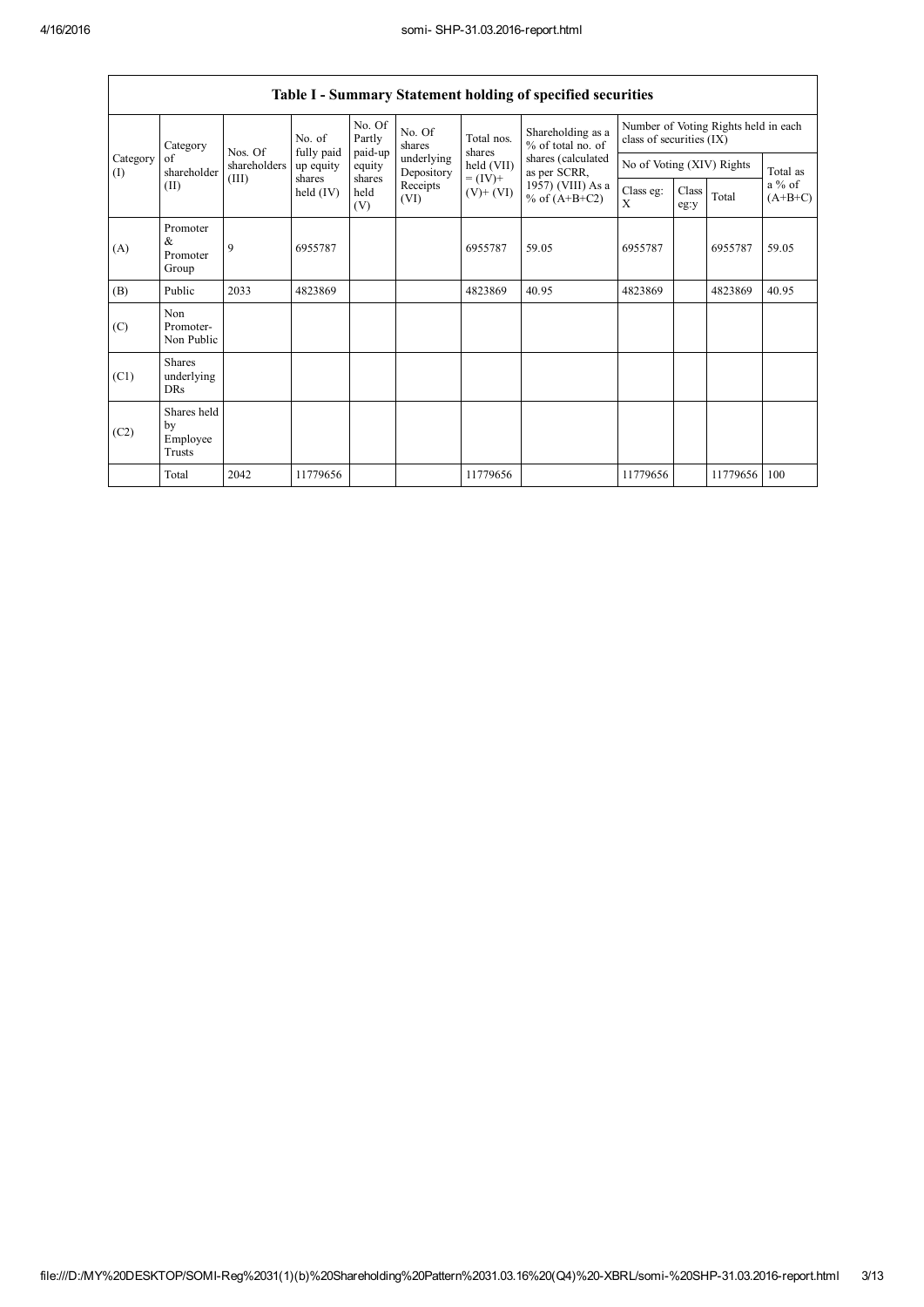|                 | Table I - Summary Statement holding of specified securities |                                                                                   |                    |                                                           |                                                                                                                                                                                |                                        |                                                  |                                                                               |                                                         |                                       |
|-----------------|-------------------------------------------------------------|-----------------------------------------------------------------------------------|--------------------|-----------------------------------------------------------|--------------------------------------------------------------------------------------------------------------------------------------------------------------------------------|----------------------------------------|--------------------------------------------------|-------------------------------------------------------------------------------|---------------------------------------------------------|---------------------------------------|
| Category<br>(1) | Category<br>of<br>shareholder<br>(II)                       | No. Of<br>Shares<br>Underlying<br>Outstanding<br>convertible<br>securities<br>(X) | No. Of<br>Warrants | No. Of Shares<br>Underlying<br>Outstanding<br>convertible | Shareholding, as a %<br>assuming full<br>conversion of<br>convertible securities (<br>as a percentage of<br>diluted share capital)<br>$(XI)=(VII)+(X) As a %$<br>of $(A+B+C2)$ | Number of<br>Locked in<br>shares (XII) |                                                  | Number of<br><b>Shares</b><br>pledged or<br>otherwise<br>encumbered<br>(XIII) |                                                         | Number of<br>equity shares<br>held in |
|                 |                                                             |                                                                                   | $(X_i)$            | securities and<br>No. Of<br>Warrants (Xi)<br>(a)          |                                                                                                                                                                                | No.<br>(a)                             | As a<br>$%$ of<br>total<br>Shares<br>held<br>(b) | No.<br>(a)                                                                    | As a<br>$%$ of<br>total<br><b>Shares</b><br>held<br>(b) | dematerialized<br>form $(XIV)$        |
| (A)             | Promoter &<br>Promoter<br>Group                             |                                                                                   |                    |                                                           | 59.05                                                                                                                                                                          |                                        |                                                  |                                                                               |                                                         | 6905607                               |
| (B)             | Public                                                      |                                                                                   |                    |                                                           | 40.95                                                                                                                                                                          |                                        |                                                  |                                                                               |                                                         | 4001859                               |
| (C)             | Non<br>Promoter-<br>Non Public                              |                                                                                   |                    |                                                           |                                                                                                                                                                                |                                        |                                                  |                                                                               |                                                         |                                       |
| (C1)            | <b>Shares</b><br>underlying<br><b>DRs</b>                   |                                                                                   |                    |                                                           |                                                                                                                                                                                |                                        |                                                  |                                                                               |                                                         |                                       |
| (C2)            | Shares held<br>by<br>Employee<br><b>Trusts</b>              |                                                                                   |                    |                                                           |                                                                                                                                                                                |                                        |                                                  |                                                                               |                                                         |                                       |
|                 | Total                                                       |                                                                                   |                    |                                                           |                                                                                                                                                                                |                                        |                                                  |                                                                               |                                                         | 10907466                              |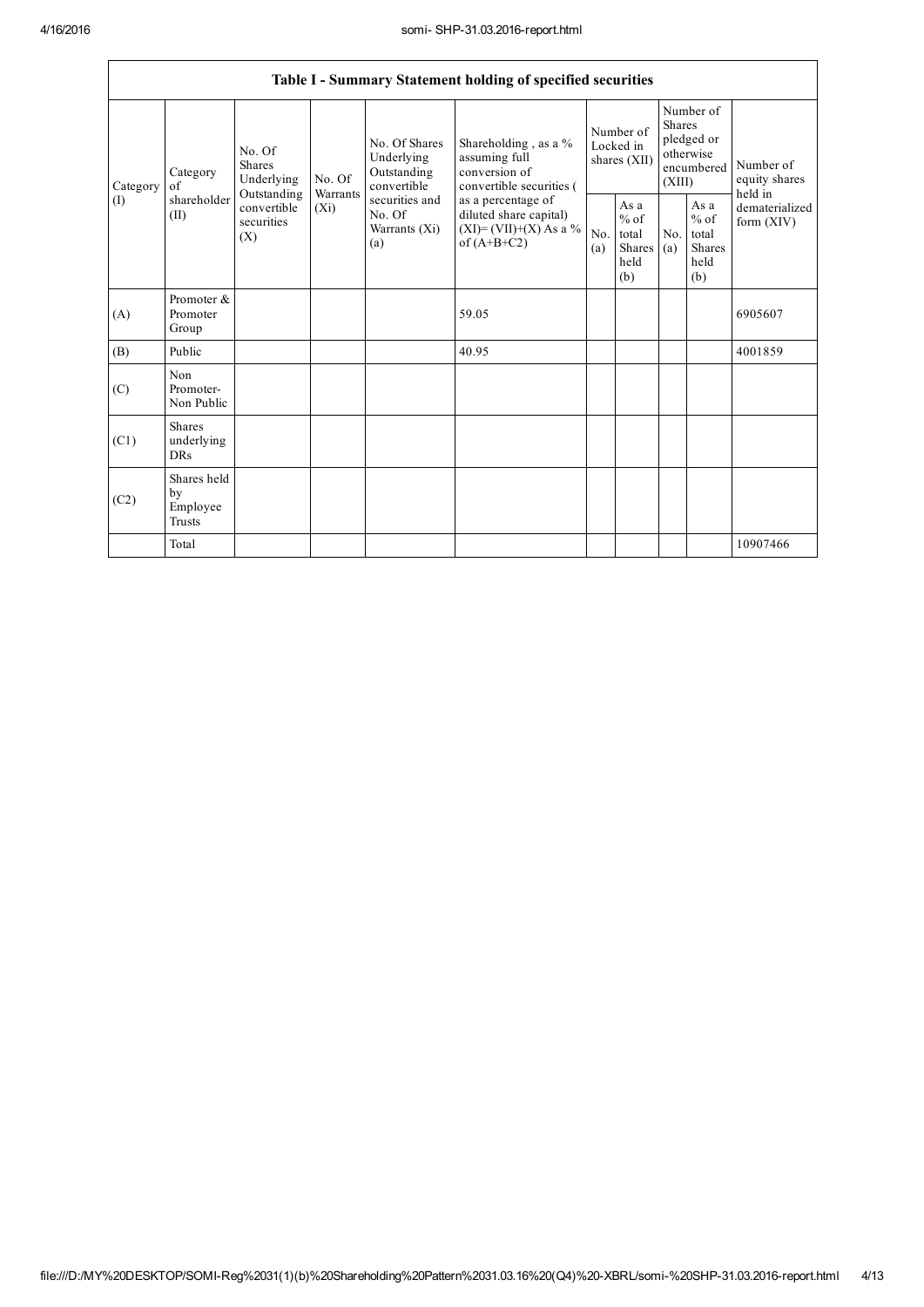|                                                                                                | Table II - Statement showing shareholding pattern of the Promoter and Promoter Group                                |                                                                              |                                   |                                 |                                    |                             |                                                        |                               |               |                                 |                           |
|------------------------------------------------------------------------------------------------|---------------------------------------------------------------------------------------------------------------------|------------------------------------------------------------------------------|-----------------------------------|---------------------------------|------------------------------------|-----------------------------|--------------------------------------------------------|-------------------------------|---------------|---------------------------------|---------------------------|
|                                                                                                |                                                                                                                     |                                                                              |                                   | No.<br><b>Of</b>                | No. Of                             | Total<br>nos.               | Shareholding<br>as a $%$ of                            | each class of securities (IX) |               | Number of Voting Rights held in |                           |
| Sr.                                                                                            | Category & Name<br>of the<br>Shareholders (I)                                                                       | Nos. Of<br>shareholders                                                      | No. of<br>fully paid<br>up equity | Partly<br>paid-<br>up           | shares<br>underlying<br>Depository | shares<br>held<br>$(VII) =$ | total no. of<br>shares<br>(calculated as               | No of Voting (XIV) Rights     |               |                                 | Total<br>as a $%$<br>of   |
|                                                                                                |                                                                                                                     | (III)                                                                        | shares<br>held $(IV)$             | equity<br>shares<br>held<br>(V) | Receipts<br>(VI)                   | $(IV)$ +<br>$(V)$ +<br>(VI) | per SCRR,<br>$1957)$ (VIII)<br>As a % of<br>$(A+B+C2)$ | Class eg:<br>X                | Class<br>eg:y | Total                           | Total<br>Voting<br>rights |
| A                                                                                              | Table II - Statement showing shareholding pattern of the Promoter and Promoter Group                                |                                                                              |                                   |                                 |                                    |                             |                                                        |                               |               |                                 |                           |
| (1)                                                                                            | Indian                                                                                                              |                                                                              |                                   |                                 |                                    |                             |                                                        |                               |               |                                 |                           |
| (a)                                                                                            | Individuals/Hindu<br>undivided Family                                                                               | 9                                                                            | 6955787                           |                                 |                                    | 6955787                     | 59.05                                                  | 6955787                       |               | 6955787                         | 59.05                     |
| Sub-Total<br>(A)(1)                                                                            |                                                                                                                     | 9                                                                            | 6955787                           |                                 |                                    | 6955787                     | 59.05                                                  | 6955787                       |               | 6955787                         | 59.05                     |
| (2)                                                                                            | Foreign                                                                                                             |                                                                              |                                   |                                 |                                    |                             |                                                        |                               |               |                                 |                           |
| Total<br>Shareholding<br>of Promoter<br>and<br>Promoter<br>Group $(A)=$<br>$(A)(1)+(A)$<br>(2) |                                                                                                                     | 9                                                                            | 6955787                           |                                 |                                    | 6955787                     | 59.05                                                  | 6955787                       |               | 6955787                         | 59.05                     |
| B                                                                                              |                                                                                                                     | Table III - Statement showing shareholding pattern of the Public shareholder |                                   |                                 |                                    |                             |                                                        |                               |               |                                 |                           |
| (1)                                                                                            | Institutions                                                                                                        |                                                                              |                                   |                                 |                                    |                             |                                                        |                               |               |                                 |                           |
| (3)                                                                                            | Non-institutions                                                                                                    |                                                                              |                                   |                                 |                                    |                             |                                                        |                               |               |                                 |                           |
| (a(i))                                                                                         | Individuals -<br>i.Individual<br>shareholders<br>holding nominal<br>share capital up to<br>Rs. 2 lakhs.             | 1937                                                                         | 1506066                           |                                 |                                    | 1506066                     | 12.79                                                  | 1506066                       |               | 1506066                         | 12.79                     |
| (a(ii))                                                                                        | Individuals - ii.<br>Individual<br>shareholders<br>holding nominal<br>share capital in<br>excess of Rs. 2<br>lakhs. | 13                                                                           | 1016277                           |                                 |                                    | 1016277                     | 8.63                                                   | 1016277                       |               | 1016277                         | 8.63                      |
| (e)                                                                                            | Any Other<br>(specify)                                                                                              | 83                                                                           | 2301526                           |                                 |                                    | 2301526                     | 19.54                                                  | 2301526                       |               | 2301526                         | 19.54                     |
| Sub-Total<br>(B)(3)                                                                            |                                                                                                                     | 2033                                                                         | 4823869                           |                                 |                                    | 4823869                     | 40.95                                                  | 4823869                       |               | 4823869                         | 40.95                     |
| Total Public<br>Shareholding<br>$(B)=(B)(1)+$<br>$(B)(2)+(B)$<br>(3)                           |                                                                                                                     | 2033                                                                         | 4823869                           |                                 |                                    | 4823869                     | 40.95                                                  | 4823869                       |               | 4823869                         | 40.95                     |
| $\mathbf C$                                                                                    | Table IV - Statement showing shareholding pattern of the Non Promoter- Non Public shareholder                       |                                                                              |                                   |                                 |                                    |                             |                                                        |                               |               |                                 |                           |
| Total (<br>$A+B+C2$ )                                                                          |                                                                                                                     | 2042                                                                         | 11779656                          |                                 |                                    | 11779656                    | 100                                                    | 11779656                      |               | 11779656                        | 100                       |
| Total<br>$(A+B+C)$                                                                             |                                                                                                                     | 2042                                                                         | 11779656                          |                                 |                                    | 11779656                    |                                                        | 11779656                      |               | 11779656                        | 100                       |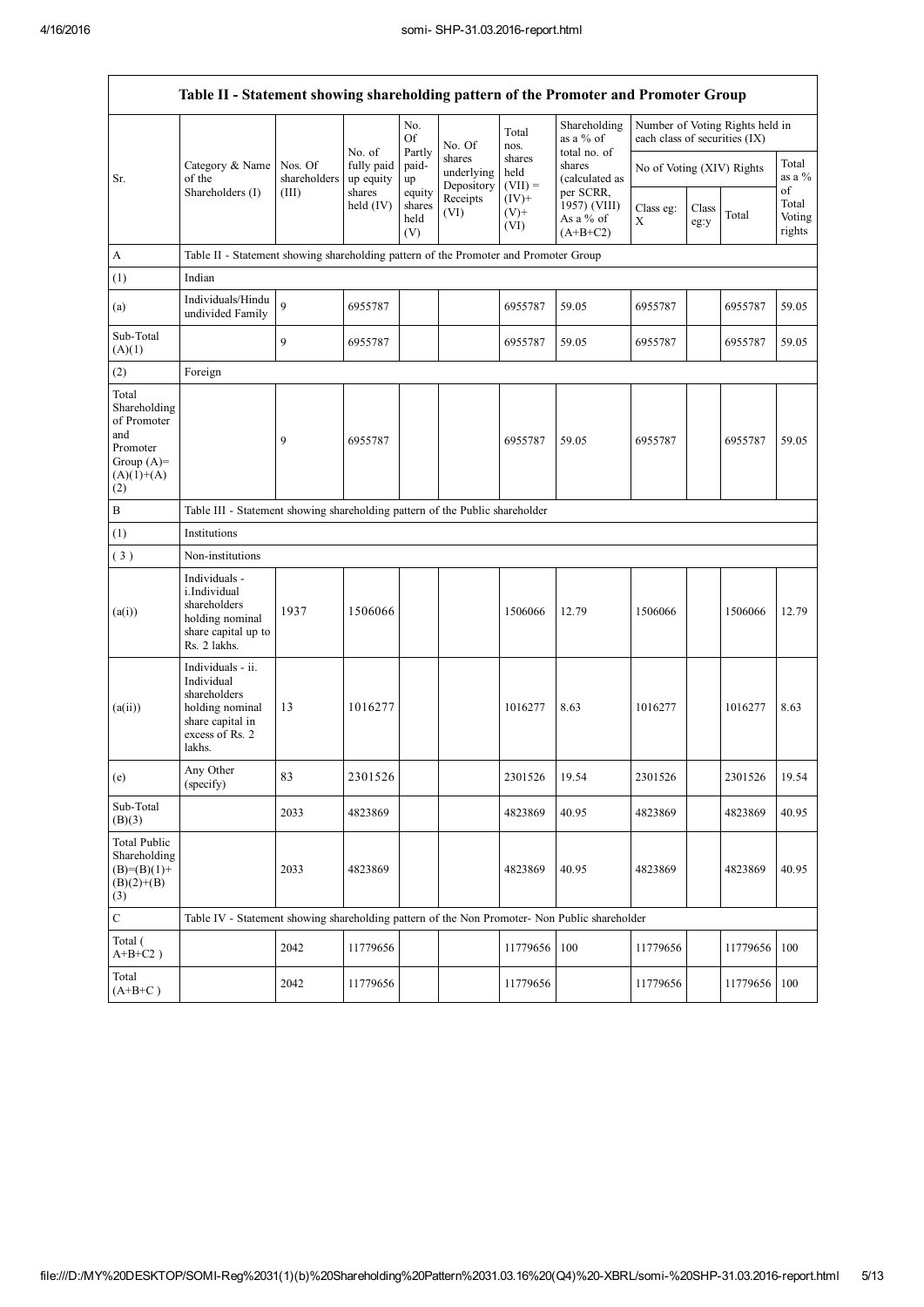| Table II - Statement showing shareholding pattern of the Promoter and Promoter Group    |                                                                                       |                     |                                                           |                                                                                               |  |                                                  |            |                                                                        |                                       |  |  |
|-----------------------------------------------------------------------------------------|---------------------------------------------------------------------------------------|---------------------|-----------------------------------------------------------|-----------------------------------------------------------------------------------------------|--|--------------------------------------------------|------------|------------------------------------------------------------------------|---------------------------------------|--|--|
| Sr.                                                                                     | No. Of<br><b>Shares</b><br>Underlying<br>Outstanding<br>convertible<br>securities (X) | No. Of              | No. Of Shares<br>Underlying<br>Outstanding<br>convertible | Shareholding, as a %<br>assuming full conversion of<br>convertible securities (as a           |  | Number of<br>Locked in<br>shares $(XII)$         |            | Number of<br>Shares<br>pledged or<br>otherwise<br>encumbered<br>(XIII) | Number of<br>equity shares<br>held in |  |  |
|                                                                                         |                                                                                       | Warrants<br>$(X_i)$ | securities and<br>No. Of Warrants<br>$(Xi)$ $(a)$         | percentage of diluted share<br>capital) $(XI) = (VII)+(X) As$<br>$a\%$ of $(A+B+C2)$          |  | As a<br>$%$ of<br>total<br>Shares<br>held<br>(b) | No.<br>(a) | As a<br>$%$ of<br>total<br><b>Shares</b><br>held<br>(b)                | dematerialized<br>form (XIV)          |  |  |
| A                                                                                       | Table II - Statement showing shareholding pattern of the Promoter and Promoter Group  |                     |                                                           |                                                                                               |  |                                                  |            |                                                                        |                                       |  |  |
| (1)                                                                                     | Indian                                                                                |                     |                                                           |                                                                                               |  |                                                  |            |                                                                        |                                       |  |  |
| (a)                                                                                     |                                                                                       |                     |                                                           | 59.05                                                                                         |  |                                                  |            |                                                                        | 6905607                               |  |  |
| Sub-Total (A)<br>(1)                                                                    |                                                                                       |                     |                                                           | 59.05                                                                                         |  |                                                  |            |                                                                        | 6905607                               |  |  |
| (2)                                                                                     | Foreign                                                                               |                     |                                                           |                                                                                               |  |                                                  |            |                                                                        |                                       |  |  |
| Total<br>Shareholding<br>of Promoter<br>and Promoter<br>Group $(A)=$<br>$(A)(1)+(A)(2)$ |                                                                                       |                     |                                                           | 59.05                                                                                         |  |                                                  |            |                                                                        | 6905607                               |  |  |
| $\, {\bf B}$                                                                            |                                                                                       |                     |                                                           | Table III - Statement showing shareholding pattern of the Public shareholder                  |  |                                                  |            |                                                                        |                                       |  |  |
| (1)                                                                                     | Institutions                                                                          |                     |                                                           |                                                                                               |  |                                                  |            |                                                                        |                                       |  |  |
| (3)                                                                                     | Non-institutions                                                                      |                     |                                                           |                                                                                               |  |                                                  |            |                                                                        |                                       |  |  |
| (a(i))                                                                                  |                                                                                       |                     |                                                           | 12.79                                                                                         |  |                                                  |            |                                                                        | 1506056                               |  |  |
| (a(ii))                                                                                 |                                                                                       |                     |                                                           | 8.63                                                                                          |  |                                                  |            |                                                                        | 1016277                               |  |  |
| (e)                                                                                     |                                                                                       |                     |                                                           | 19.54                                                                                         |  |                                                  |            |                                                                        | 1479526                               |  |  |
| Sub-Total (B)<br>(3)                                                                    |                                                                                       |                     |                                                           | 40.95                                                                                         |  |                                                  |            |                                                                        | 4001859                               |  |  |
| <b>Total Public</b><br>Shareholding<br>$(B)= (B)(1) +$<br>$(B)(2)+(B)(3)$               |                                                                                       |                     |                                                           | 40.95                                                                                         |  |                                                  |            |                                                                        | 4001859                               |  |  |
| $\mathbf C$                                                                             |                                                                                       |                     |                                                           | Table IV - Statement showing shareholding pattern of the Non Promoter- Non Public shareholder |  |                                                  |            |                                                                        |                                       |  |  |
| Total (<br>$A+B+C2$ )                                                                   |                                                                                       |                     |                                                           | 100                                                                                           |  |                                                  |            |                                                                        | 10907466                              |  |  |
| Total (A+B+C<br>$\mathcal{L}$                                                           |                                                                                       |                     |                                                           |                                                                                               |  |                                                  |            |                                                                        | 10907466                              |  |  |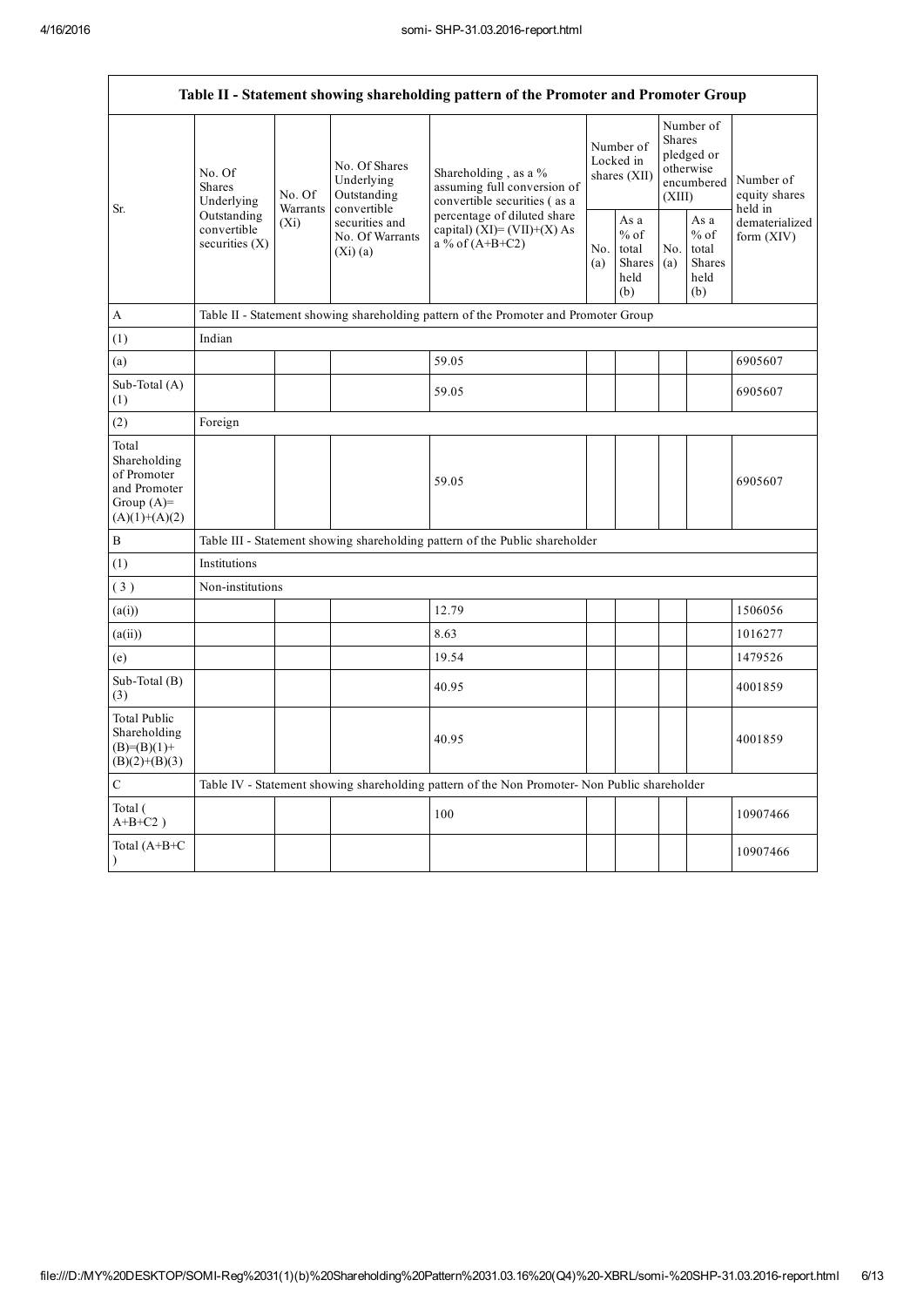|                                                                                                                                                                                          | Individuals/Hindu undivided Family |                  |                              |                                     |                                             |                                  |                          |  |  |
|------------------------------------------------------------------------------------------------------------------------------------------------------------------------------------------|------------------------------------|------------------|------------------------------|-------------------------------------|---------------------------------------------|----------------------------------|--------------------------|--|--|
| Searial No.                                                                                                                                                                              | $\mathbf{1}$                       | $\overline{2}$   | 3                            | $\overline{4}$                      | 5                                           | 6                                | 7                        |  |  |
| Name of the<br>Shareholders (I)                                                                                                                                                          | <b>GAURAV</b><br><b>BHANSALI</b>   | <b>J M MEHTA</b> | <b>MADHU</b><br><b>MEHTA</b> | <b>OM KUMARI</b><br><b>BHANSALI</b> | OM PRAKASH<br><b>BHANSALI</b><br><b>HUF</b> | OM<br><b>PRAKASH</b><br>BHANSALI | PRIYA<br><b>BHANSALI</b> |  |  |
| PAN (II)                                                                                                                                                                                 | ADDPB0795R                         | ZZZZZ9999Z       | ANSPM4459J                   | ABFPB0643N                          | AAAHO7932H                                  | AAYPB9950G                       | AGQPB6184Q               |  |  |
| No. of fully paid<br>up equity shares<br>held $(IV)$                                                                                                                                     | 572335                             | 180              | 50000                        | 1041041                             | 135000                                      | 4417011                          | 68691                    |  |  |
| No. Of Partly<br>paid-up equity<br>shares held (V)                                                                                                                                       |                                    |                  |                              |                                     |                                             |                                  |                          |  |  |
| No. Of shares<br>underlying<br>Depository<br>Receipts (VI)                                                                                                                               |                                    |                  |                              |                                     |                                             |                                  |                          |  |  |
| Total nos. shares<br>held $(VII) = (IV) +$<br>$(V)+(VI)$                                                                                                                                 | 572335                             | 180              | 50000                        | 1041041                             | 135000                                      | 4417011                          | 68691                    |  |  |
| Shareholding as a<br>% of total no. of<br>shares (calculated<br>as per SCRR,<br>1957) (VIII) As a<br>% of $(A+B+C2)$                                                                     | 4.86                               | $\boldsymbol{0}$ | 0.42                         | 8.84                                | 1.15                                        | 37.5                             | 0.58                     |  |  |
| Number of Voting Rights held in each class of securities (IX)                                                                                                                            |                                    |                  |                              |                                     |                                             |                                  |                          |  |  |
| Class eg:X                                                                                                                                                                               | 572335                             | 180              | 50000                        | 1041041                             | 135000                                      | 4417011                          | 68691                    |  |  |
| Class eg:y                                                                                                                                                                               |                                    |                  |                              |                                     |                                             |                                  |                          |  |  |
| Total                                                                                                                                                                                    | 572335                             | 180              | 50000                        | 1041041                             | 135000                                      | 4417011                          | 68691                    |  |  |
| Total as a % of<br>Total Voting rights                                                                                                                                                   | 4.86                               | $\boldsymbol{0}$ | 0.42                         | 8.84                                | 1.15                                        | 37.5                             | 0.58                     |  |  |
| No. Of Shares<br>Underlying<br>Outstanding<br>convertible<br>securities $(X)$                                                                                                            |                                    |                  |                              |                                     |                                             |                                  |                          |  |  |
| No. Of Warrants<br>$(X_i)$                                                                                                                                                               |                                    |                  |                              |                                     |                                             |                                  |                          |  |  |
| No. Of Shares<br>Underlying<br>Outstanding<br>convertible<br>securities and No.<br>Of Warrants (Xi)<br>(a)                                                                               |                                    |                  |                              |                                     |                                             |                                  |                          |  |  |
| Shareholding, as a<br>% assuming full<br>conversion of<br>convertible<br>securities (as a<br>percentage of<br>diluted share<br>capital) (XI)=<br>$(VII)+(Xi)(a) As a$<br>% of $(A+B+C2)$ | 4.86                               | $\mathbf{0}$     | 0.42                         | 8.84                                | 1.15                                        | 37.5                             | 0.58                     |  |  |
| Number of Locked in shares (XII)                                                                                                                                                         |                                    |                  |                              |                                     |                                             |                                  |                          |  |  |
| No. $(a)$                                                                                                                                                                                |                                    |                  |                              |                                     |                                             |                                  |                          |  |  |
| As a % of total<br>Shares held (b)                                                                                                                                                       |                                    |                  |                              |                                     |                                             |                                  |                          |  |  |
| Number of Shares pledged or otherwise encumbered (XIII)                                                                                                                                  |                                    |                  |                              |                                     |                                             |                                  |                          |  |  |
| No. $(a)$                                                                                                                                                                                |                                    |                  |                              |                                     |                                             |                                  |                          |  |  |
| As a % of total<br>Shares held (b)                                                                                                                                                       |                                    |                  |                              |                                     |                                             |                                  |                          |  |  |
| Number of equity<br>shares held in<br>dematerialized<br>form (XIV)                                                                                                                       | 572335                             | $\boldsymbol{0}$ | 0                            | 1041041                             | 135000                                      | 4417011                          | 68691                    |  |  |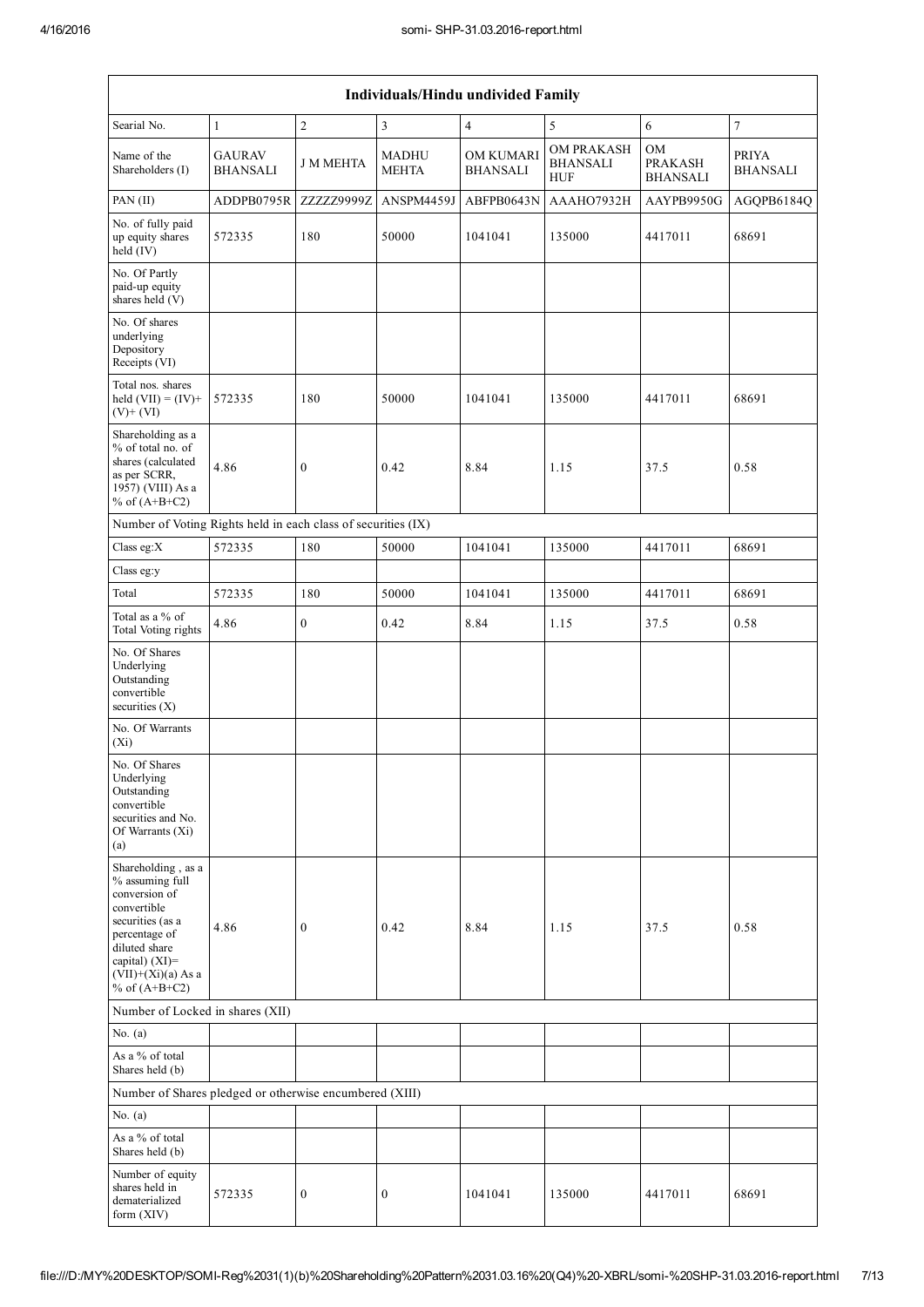| Individuals/Hindu undivided Family                                                                                                                                                          |                                                               |                       |                       |  |  |  |  |  |  |
|---------------------------------------------------------------------------------------------------------------------------------------------------------------------------------------------|---------------------------------------------------------------|-----------------------|-----------------------|--|--|--|--|--|--|
| Searial No.                                                                                                                                                                                 | 8                                                             | 9                     |                       |  |  |  |  |  |  |
| Name of the<br>Shareholders (I)                                                                                                                                                             | <b>RUCHI BHANSALI</b>                                         | <b>VIMAL BHANSALI</b> | Click here to go back |  |  |  |  |  |  |
| PAN (II)                                                                                                                                                                                    | AIIPB0949H                                                    | ADDPB0794Q            | Total                 |  |  |  |  |  |  |
| No. of fully paid<br>up equity shares<br>held (IV)                                                                                                                                          | 72689                                                         | 598840                | 6955787               |  |  |  |  |  |  |
| No. Of Partly<br>paid-up equity<br>shares held (V)                                                                                                                                          |                                                               |                       |                       |  |  |  |  |  |  |
| No. Of shares<br>underlying<br>Depository<br>Receipts (VI)                                                                                                                                  |                                                               |                       |                       |  |  |  |  |  |  |
| Total nos. shares<br>held $(VII) = (IV) +$<br>$(V)+(VI)$                                                                                                                                    | 72689                                                         | 598840                | 6955787               |  |  |  |  |  |  |
| Shareholding as a<br>% of total no. of<br>shares (calculated<br>as per SCRR,<br>1957) (VIII) As a<br>% of $(A+B+C2)$                                                                        | 0.62                                                          | 5.08                  | 59.05                 |  |  |  |  |  |  |
|                                                                                                                                                                                             | Number of Voting Rights held in each class of securities (IX) |                       |                       |  |  |  |  |  |  |
| Class eg: $X$                                                                                                                                                                               | 72689                                                         | 598840                | 6955787               |  |  |  |  |  |  |
| Class eg:y                                                                                                                                                                                  |                                                               |                       |                       |  |  |  |  |  |  |
| Total                                                                                                                                                                                       | 72689                                                         | 598840                | 6955787               |  |  |  |  |  |  |
| Total as a % of<br>Total Voting rights                                                                                                                                                      | 0.62                                                          | 5.08                  | 59.05                 |  |  |  |  |  |  |
| No. Of Shares<br>Underlying<br>Outstanding<br>convertible<br>securities $(X)$                                                                                                               |                                                               |                       |                       |  |  |  |  |  |  |
| No. Of Warrants<br>$(X_i)$                                                                                                                                                                  |                                                               |                       |                       |  |  |  |  |  |  |
| No. Of Shares<br>Underlying<br>Outstanding<br>convertible<br>securities and No.<br>Of Warrants $(X_i)$<br>(a)                                                                               |                                                               |                       |                       |  |  |  |  |  |  |
| Shareholding, as a<br>% assuming full<br>conversion of<br>convertible<br>securities (as a<br>percentage of<br>diluted share<br>capital) $(XI)$ =<br>$(VII)+(Xi)(a)$ As a<br>% of $(A+B+C2)$ | 0.62                                                          | 5.08                  | 59.05                 |  |  |  |  |  |  |
| Number of Locked in shares (XII)                                                                                                                                                            |                                                               |                       |                       |  |  |  |  |  |  |
| No. $(a)$                                                                                                                                                                                   |                                                               |                       |                       |  |  |  |  |  |  |
| As a % of total<br>Shares held (b)                                                                                                                                                          |                                                               |                       |                       |  |  |  |  |  |  |
|                                                                                                                                                                                             | Number of Shares pledged or otherwise encumbered (XIII)       |                       |                       |  |  |  |  |  |  |
| No. $(a)$                                                                                                                                                                                   |                                                               |                       |                       |  |  |  |  |  |  |
| As a $\%$ of total<br>Shares held (b)                                                                                                                                                       |                                                               |                       |                       |  |  |  |  |  |  |
| Number of equity<br>shares held in<br>dematerialized<br>form (XIV)                                                                                                                          | 72689                                                         | 598840                | 6905607               |  |  |  |  |  |  |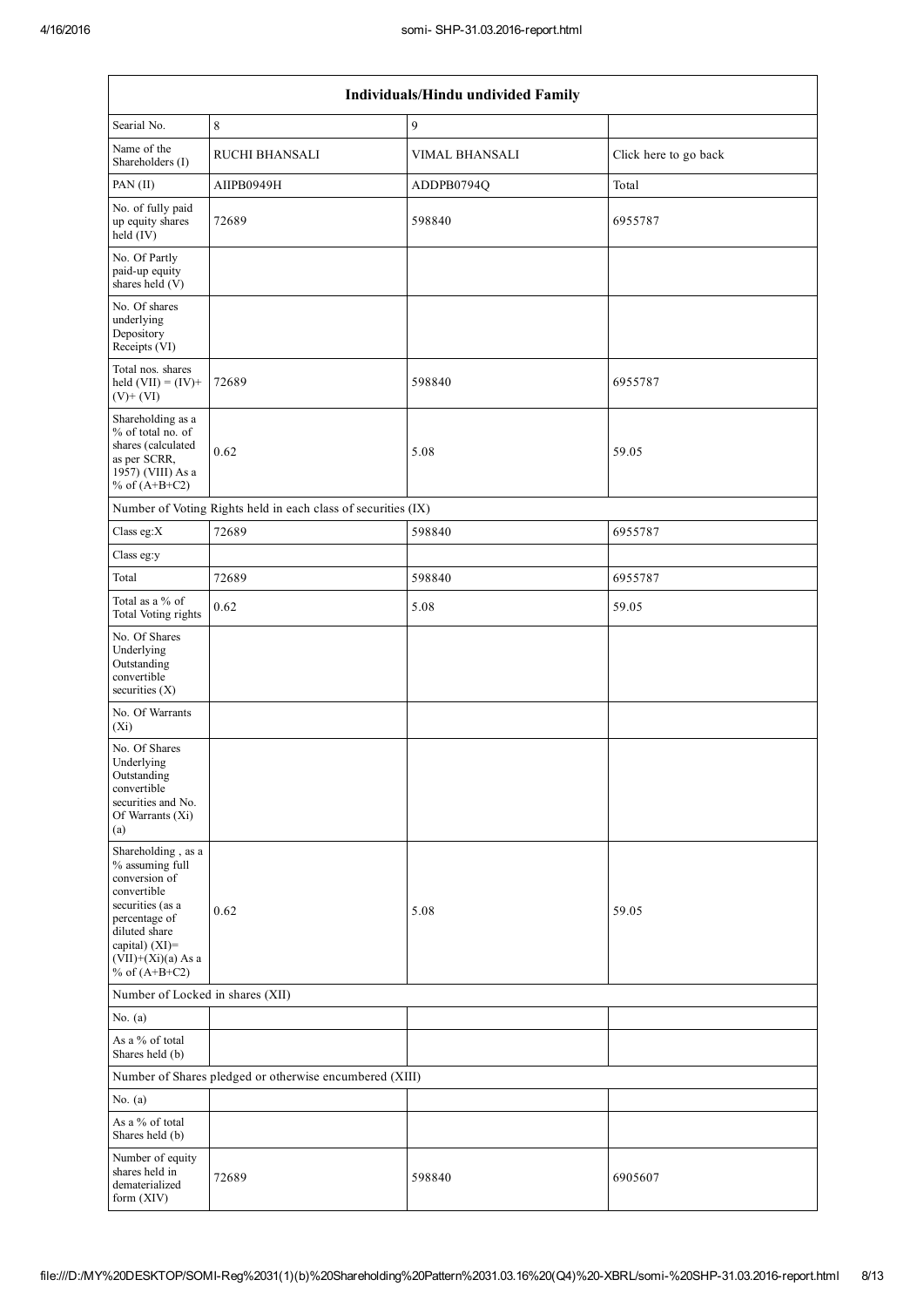$\Gamma$ 

٦

|                                                                                                                                                                                         | Individuals - ii. Individual shareholders holding nominal share capital in excess of Rs. 2 lakhs. |                           |                       |  |  |  |  |  |  |
|-----------------------------------------------------------------------------------------------------------------------------------------------------------------------------------------|---------------------------------------------------------------------------------------------------|---------------------------|-----------------------|--|--|--|--|--|--|
| Searial No.                                                                                                                                                                             | $\mathbf{1}$                                                                                      | $\sqrt{2}$                |                       |  |  |  |  |  |  |
| Name of the<br>Shareholders (I)                                                                                                                                                         | <b>GIRISH GULATI (HUF).</b>                                                                       | RAJENDRAKUMAR S BHIMRAJKA | Click here to go back |  |  |  |  |  |  |
| PAN (II)                                                                                                                                                                                | AAFHG1700A                                                                                        | AETPB8730P                | Total                 |  |  |  |  |  |  |
| No. of fully paid<br>up equity shares<br>held (IV)                                                                                                                                      | 183603                                                                                            | 275000                    | 458603                |  |  |  |  |  |  |
| No. Of Partly<br>paid-up equity<br>shares held (V)                                                                                                                                      |                                                                                                   |                           |                       |  |  |  |  |  |  |
| No. Of shares<br>underlying<br>Depository<br>Receipts (VI)                                                                                                                              |                                                                                                   |                           |                       |  |  |  |  |  |  |
| Total nos. shares<br>held $(VII) = (IV) +$<br>$(V)+(VI)$                                                                                                                                | 183603                                                                                            | 275000                    | 458603                |  |  |  |  |  |  |
| Shareholding as a<br>% of total no. of<br>shares (calculated<br>as per SCRR,<br>1957) (VIII) As a<br>% of $(A+B+C2)$                                                                    | 1.56                                                                                              | 2.33                      | 3.89                  |  |  |  |  |  |  |
|                                                                                                                                                                                         | Number of Voting Rights held in each class of securities (IX)                                     |                           |                       |  |  |  |  |  |  |
| Class eg: X                                                                                                                                                                             | 183603                                                                                            | 275000                    | 458603                |  |  |  |  |  |  |
| Class eg:y                                                                                                                                                                              |                                                                                                   |                           |                       |  |  |  |  |  |  |
| Total                                                                                                                                                                                   | 183603                                                                                            | 275000                    | 458603                |  |  |  |  |  |  |
| Total as a % of<br><b>Total Voting rights</b>                                                                                                                                           | 1.56                                                                                              | 2.33                      | 3.89                  |  |  |  |  |  |  |
| No. Of Shares<br>Underlying<br>Outstanding<br>convertible<br>securities $(X)$                                                                                                           |                                                                                                   |                           |                       |  |  |  |  |  |  |
| No. Of Warrants<br>$(X_i)$                                                                                                                                                              |                                                                                                   |                           |                       |  |  |  |  |  |  |
| No. Of Shares<br>Underlying<br>Outstanding<br>convertible<br>securities and No.<br>Of Warrants (Xi)<br>(a)                                                                              |                                                                                                   |                           |                       |  |  |  |  |  |  |
| Shareholding, as a<br>% assuming full<br>conversion of<br>convertible<br>securities (as a<br>percentage of<br>diluted share<br>capital) $(XI)$ =<br>$(VII)+(X)$ As a %<br>of $(A+B+C2)$ | 1.56                                                                                              | 2.33                      | 3.89                  |  |  |  |  |  |  |
| Number of Locked in shares (XII)                                                                                                                                                        |                                                                                                   |                           |                       |  |  |  |  |  |  |
| No. $(a)$                                                                                                                                                                               |                                                                                                   |                           |                       |  |  |  |  |  |  |
| As a % of total<br>Shares held (b)                                                                                                                                                      |                                                                                                   |                           |                       |  |  |  |  |  |  |
| Number of equity<br>shares held in<br>dematerialized<br>form $(XIV)$                                                                                                                    | 183603                                                                                            | 275000                    | 458603                |  |  |  |  |  |  |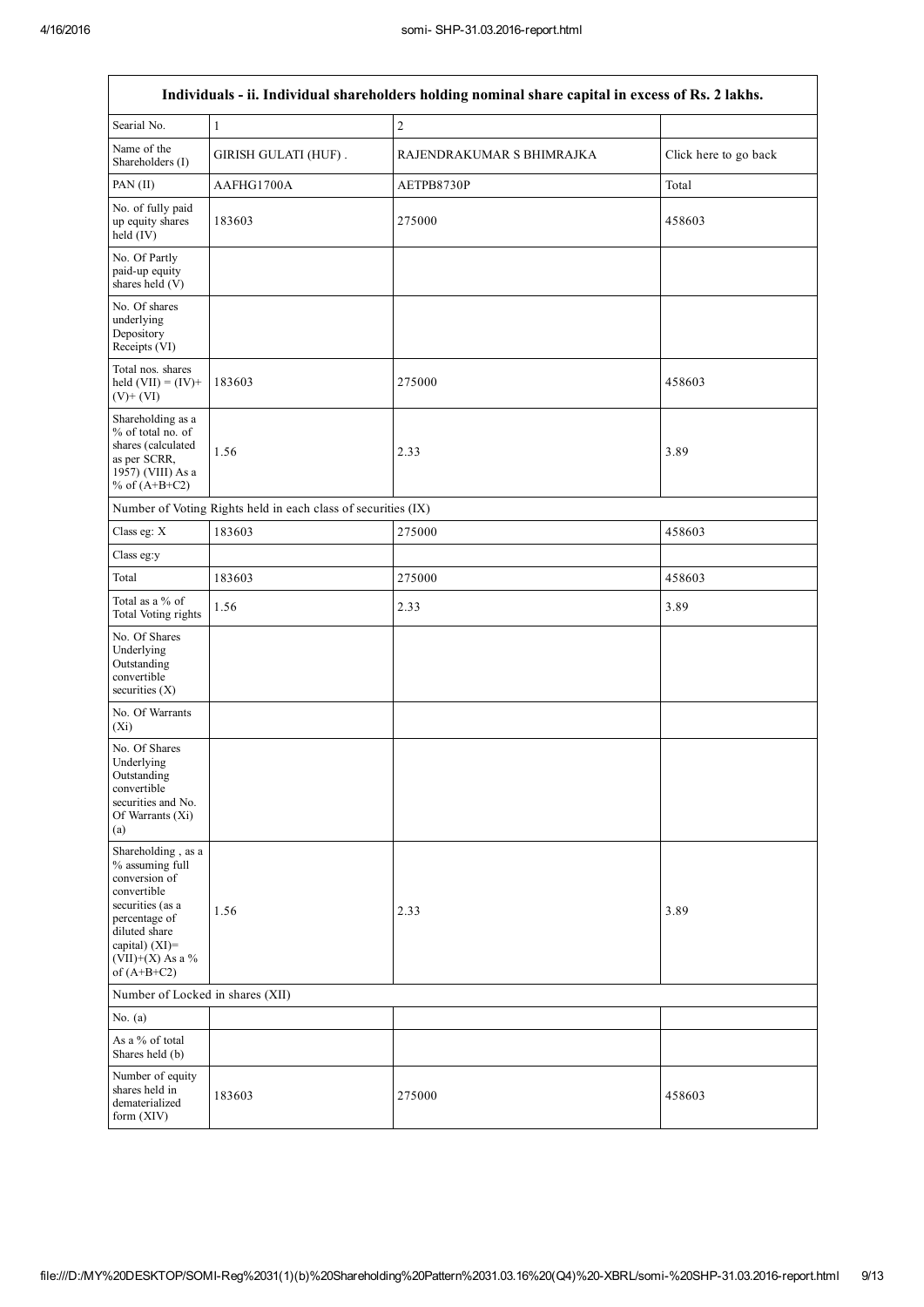|                                                                                                                                                                                         | Any Other (specify)                                                 |                                                               |                                              |                                                                |                                                                   |                                                                     |                                                                       |  |  |  |
|-----------------------------------------------------------------------------------------------------------------------------------------------------------------------------------------|---------------------------------------------------------------------|---------------------------------------------------------------|----------------------------------------------|----------------------------------------------------------------|-------------------------------------------------------------------|---------------------------------------------------------------------|-----------------------------------------------------------------------|--|--|--|
| Searial No.                                                                                                                                                                             | $\mathbf{1}$                                                        | $\overline{2}$                                                | 3                                            | $\overline{4}$                                                 | 5                                                                 | 6                                                                   | $\overline{7}$                                                        |  |  |  |
| Category                                                                                                                                                                                | <b>Bodies</b><br>Corporate                                          | <b>Bodies</b><br>Corporate                                    | <b>Bodies</b><br>Corporate                   | <b>Bodies</b><br>Corporate                                     | <b>Bodies</b><br>Corporate                                        | <b>Bodies</b><br>Corporate                                          | <b>Bodies</b><br>Corporate                                            |  |  |  |
| Category / More<br>than 1 percentage                                                                                                                                                    | More than 1<br>percentage of<br>shareholding                        | More than 1<br>percentage of<br>shareholding                  | More than 1<br>percentage of<br>shareholding | More than 1<br>percentage of<br>shareholding                   | More than 1<br>percentage of<br>shareholding                      | More than 1<br>percentage of<br>shareholding                        | More than 1<br>percentage of<br>shareholding                          |  |  |  |
| Name of the<br>Shareholders (I)                                                                                                                                                         | <b>JOSHNA</b><br><b>TRADING</b><br><b>PRIVATE</b><br><b>LIMITED</b> | MANISH<br><b>TRADECOM</b><br><b>PRIVATE</b><br><b>LIMITED</b> | RELIGARE<br><b>FINVEST</b><br><b>LTD</b>     | ROYAL JAISAL<br><b>FINANCIAL</b><br><b>CONSULTANTS</b><br>PVT. | <b>SAJOY</b><br><b>RUBBER</b><br><b>PRIVATE</b><br><b>LIMITED</b> | <b>SINA</b><br><b>CHEMTRADE</b><br><b>PRIVATE</b><br><b>LIMITED</b> | <b>TRANSLAND</b><br><b>SHARES</b><br><b>PRIVATE</b><br><b>LIMITED</b> |  |  |  |
| PAN (II)                                                                                                                                                                                | AABCJ7088F                                                          | AAECM7389P                                                    | AAFCS6801H                                   | AAECR2634L                                                     | AAKCS0552L                                                        | AAKCS0554N                                                          | AADCT1253A                                                            |  |  |  |
| No. of the<br>Shareholders (I)                                                                                                                                                          |                                                                     |                                                               |                                              |                                                                |                                                                   |                                                                     |                                                                       |  |  |  |
| No. of fully paid<br>up equity shares<br>held $(IV)$                                                                                                                                    | 286000                                                              | 301732                                                        | 121559                                       | 382553                                                         | 238000                                                            | 298000                                                              | 456183                                                                |  |  |  |
| No. Of Partly<br>paid-up equity<br>shares held (V)                                                                                                                                      |                                                                     |                                                               |                                              |                                                                |                                                                   |                                                                     |                                                                       |  |  |  |
| No. Of shares<br>underlying<br>Depository<br>Receipts (VI)                                                                                                                              |                                                                     |                                                               |                                              |                                                                |                                                                   |                                                                     |                                                                       |  |  |  |
| Total nos. shares<br>held $(VII) =$<br>$(IV)+(V)+(VI)$                                                                                                                                  | 286000                                                              | 301732                                                        | 121559                                       | 382553                                                         | 238000                                                            | 298000                                                              | 456183                                                                |  |  |  |
| Shareholding as a<br>% of total no. of<br>shares (calculated<br>as per SCRR,<br>1957) (VIII) As a<br>% of $(A+B+C2)$                                                                    | 2.43                                                                | 2.56                                                          | 1.03                                         | 3.25                                                           | 2.02                                                              | 2.53                                                                | 3.87                                                                  |  |  |  |
| Number of Voting Rights held in each class of securities (IX)                                                                                                                           |                                                                     |                                                               |                                              |                                                                |                                                                   |                                                                     |                                                                       |  |  |  |
| Class eg: X                                                                                                                                                                             | 286000                                                              | 301732                                                        | 121559                                       | 382553                                                         | 238000                                                            | 298000                                                              | 456183                                                                |  |  |  |
| Class eg:y                                                                                                                                                                              |                                                                     |                                                               |                                              |                                                                |                                                                   |                                                                     |                                                                       |  |  |  |
| Total                                                                                                                                                                                   | 286000                                                              | 301732                                                        | 121559                                       | 382553                                                         | 238000                                                            | 298000                                                              | 456183                                                                |  |  |  |
| Total as a % of<br><b>Total Voting</b><br>rights                                                                                                                                        | 2.43                                                                | 2.56                                                          | 1.03                                         | 3.25                                                           | 2.02                                                              | 2.53                                                                | 3.87                                                                  |  |  |  |
| No. Of Shares<br>Underlying<br>Outstanding<br>convertible<br>securities $(X)$                                                                                                           |                                                                     |                                                               |                                              |                                                                |                                                                   |                                                                     |                                                                       |  |  |  |
| No. Of Warrants<br>$(X_i)$                                                                                                                                                              |                                                                     |                                                               |                                              |                                                                |                                                                   |                                                                     |                                                                       |  |  |  |
| No. Of Shares<br>Underlying<br>Outstanding<br>convertible<br>securities and No.<br>Of Warrants (Xi)<br>(a)                                                                              |                                                                     |                                                               |                                              |                                                                |                                                                   |                                                                     |                                                                       |  |  |  |
| Shareholding, as<br>a % assuming<br>full conversion of<br>convertible<br>securities (as a<br>percentage of<br>diluted share<br>capital) $(XI)$ =<br>$(VII)+(X)$ As a<br>% of $(A+B+C2)$ | 2.43                                                                | 2.56                                                          | 1.03                                         | 3.25                                                           | 2.02                                                              | 2.53                                                                | 3.87                                                                  |  |  |  |
| Number of Locked in shares (XII)                                                                                                                                                        |                                                                     |                                                               |                                              |                                                                |                                                                   |                                                                     |                                                                       |  |  |  |
| No. $(a)$                                                                                                                                                                               |                                                                     |                                                               |                                              |                                                                |                                                                   |                                                                     |                                                                       |  |  |  |
| As a % of total<br>Shares held (b)                                                                                                                                                      |                                                                     |                                                               |                                              |                                                                |                                                                   |                                                                     |                                                                       |  |  |  |
| Number of equity                                                                                                                                                                        |                                                                     |                                                               |                                              |                                                                |                                                                   |                                                                     |                                                                       |  |  |  |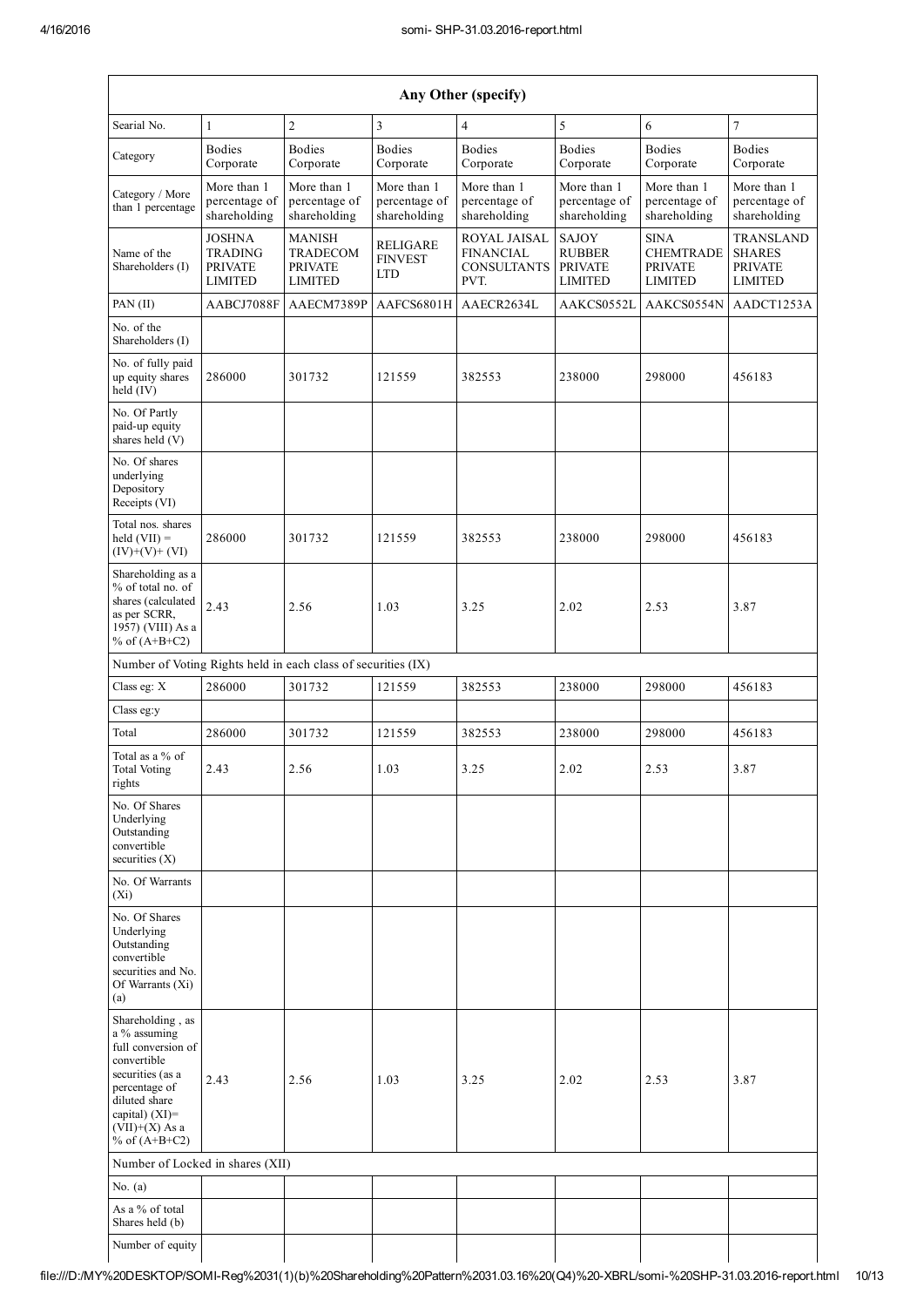| $\cdots$<br>shares held in<br>$\cdots$<br>dematerialized<br><b>XIV</b><br>$\sim$ | C | 301732 | 121550<br>$1 + 1 - 1$<br>$\sim$ | 382553 |  | 456183 |
|----------------------------------------------------------------------------------|---|--------|---------------------------------|--------|--|--------|
| torm (                                                                           |   |        |                                 |        |  |        |